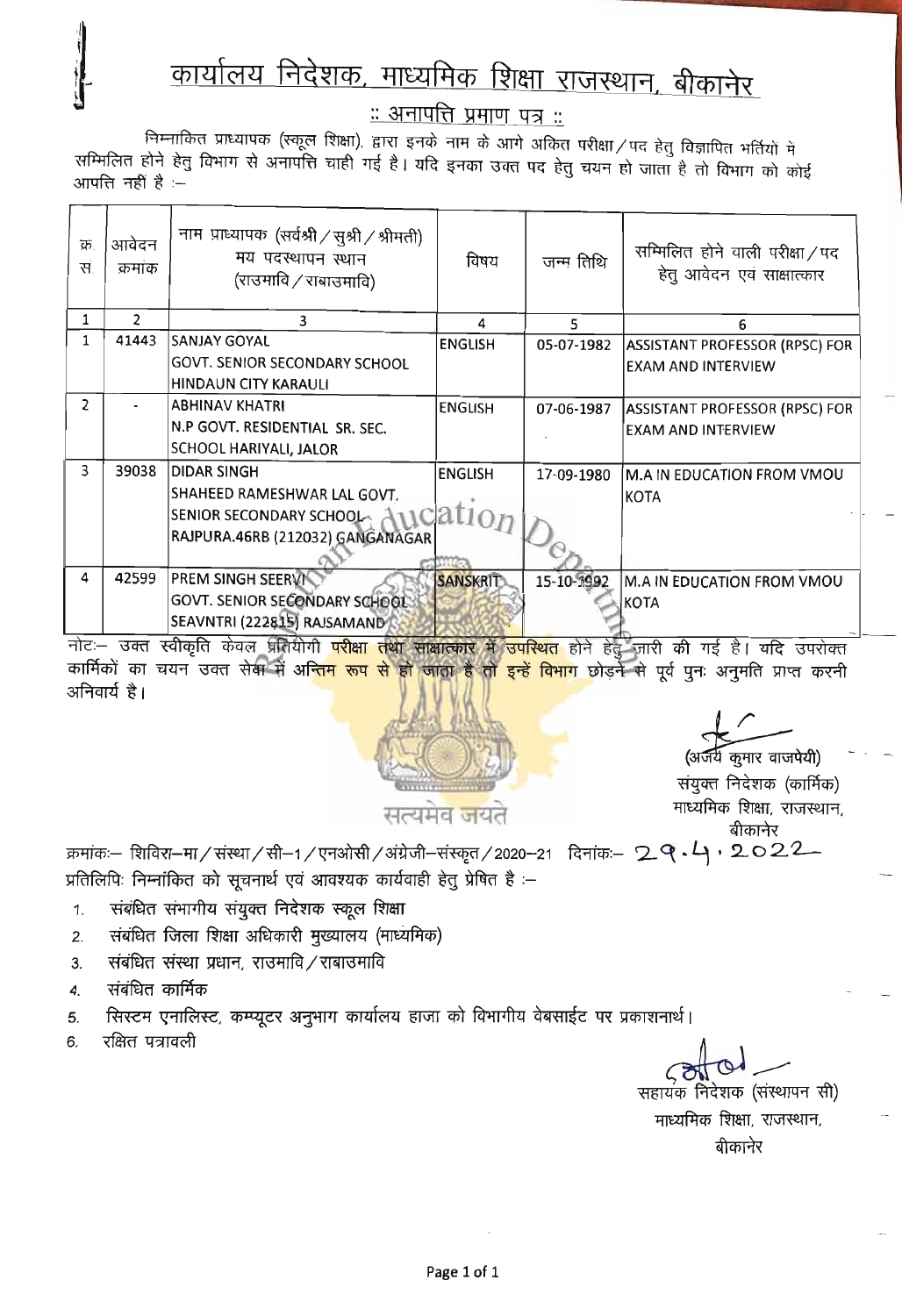## कार्यालय निदेशक, माध्यमिक शिक्षा राजस्थान, बीकानेर

## $-$ : अनापत्ति प्रमाण पत्र  $-$

निम्नलिखित व्याख्याता हिन्दी द्वारा उनके नाम के आगे अंकित परीक्षा / पद हेतु विज्ञापित भर्तियों में सम्मिलित होने हेतु विभाग से अनापत्ति चाही हैं । यदि इनका उक्त पद हेतु चयन हो जाता है तो विभाग को कोई आपत्ति नहीं हैं -

| क्र<br>सं      | नाम मय पद                                | स्थापन स्थान (राउमावि)                                                                        | जिला                          | जन्म तिथि  | सम्मिलित होने वाली परीक्षा / पद हेतु<br>आयेदन एवं साक्षात्कार      |
|----------------|------------------------------------------|-----------------------------------------------------------------------------------------------|-------------------------------|------------|--------------------------------------------------------------------|
| $\mathbf{1}$   | $\overline{2}$                           | 3                                                                                             | 4                             | 5          |                                                                    |
| $\mathbf{1}$   | <b>ANAND</b><br><b>SWAMI</b>             | <b>GOVT. SENIOR</b><br>SECONDARY SCHOOL<br><b>PHALSUND (220502)</b>                           | <b>JAISALMER</b>              | 6/7/1992   | VMOU KOTA IN M. A. HINDI                                           |
| $\overline{2}$ | SANJAY<br><b>PARASHAR</b>                | <b>GOVT. SENIOR</b><br>SECONDARY SCHOOL<br>GHATWA (219917)                                    | <b>NAGAUR</b>                 | 16/03/1982 | राजस्थान लोक सेवा आयोग, अजमेर,<br>सहायक आचार्य (कॉलेज शिक्षा)हिंदी |
| 3              | <b>BANSHI LAL</b><br><b>JAIPAL</b>       | <b>MAHATMA GANDHI</b><br><b>GOVT. SCHOOL JAWAL</b><br>(213928)                                | <b>SIROHI</b>                 | 28/01/1988 | (MLSU DP UDAIPUR) Ret for                                          |
| 4              | <b>ASHOK</b><br><b>SINGH</b>             | <b>GOVT SENIOR</b><br>SECONDARY SCHOOL<br>VAYAD (221193)                                      | PALI                          | 23/10/1985 | राजस्थान लोक सेवा आयोग, अजमेर<br>RAS,  सहायक आचार्य                |
| 5              | <b>BHANWAR</b><br>LAL                    | <b>GOVT. SENIOR</b><br>SECONDARY SCHOOL CALLON<br>DANDALI (220777)                            | <b>BARMER</b>                 | 5/8/1990   | राजस्थान लोक सेवा आयोग, अजमेर,<br>सहायक आचार्य (कॉलेज शिक्षा)      |
| 6              | <b>NAGENDRA</b><br><b>BALA</b>           | <b>MAHATMA GANDHI</b><br>GOVT SCHOOL.<br>CHAINPURA, JODHPUR<br>(220415)                       | JODHPUR                       | 1/7/1982   | राजस्थान लोक सेवा आयोग, अजमेर,<br>सहायक आचार्य (कॉलेज शिक्षा)हिंदी |
| $\overline{7}$ | <b>SURENDER</b><br><b>KUMAR</b><br>YADAV | <b>GOVT, SENIOR</b><br><b>SECONDARY SCHOOL</b><br>MEHARI (215310)                             | <b>CHURU</b>                  | 25/08/1978 | नजस्थान लोक सेवा आयोग, अजमेर,<br>सहायक आचार्य (कॉलेज शिक्षा)       |
| 8              | <b>FOOSA RAM</b>                         | <b>GOVT. SENIOR</b><br><b>SECONDARY SCHOOL</b><br><b>FATEHGARH (212294)</b>                   | <b>HANUMAN</b><br><b>GARH</b> | 14/06/1982 | राजस्थान लोक सेवा आयोग, अजमेर<br><b>RAS</b>                        |
| 9              | <b>SURESH</b><br><b>KUMAR</b><br>YADAV   | <b>GOVT. SENIOR</b><br><b>SECONDARY SCHOOL</b><br><b>BAGHAWAS (218509)</b>                    | <b>JAIPUR</b>                 | 15/07/1980 | राजस्थान लोक सेवा आयोग अजमेर,<br>सहायक आचार्य (कॉलेज शिक्षा)       |
|                |                                          | यदि इनका चयन उक्त सेवा में हो जाता है तो इन्हें विभाग छोड़ने से पूर्व पनः अनुमति प्राप्त करनी |                               |            |                                                                    |

अनिवार्य हैं ।

सत्यमेव <del>ज</del>यते

संयुर्वत निदेशक (कार्मिक) माध्यमिक शिक्षा राजस्थान बीकानेर दिनांक 2**9 /04/2022** 

कमॉकः–शिविरा / मा / संस्था / सी–7 / हिन्दी / अनापत्ति / 2022 दिनॉक:-प्रतिलिपि:-निम्न को सूचनार्थ एवं आवश्यक कार्यवाही हेतु ।

- संबधित संयुक्त निदेशक, स्कूल शिक्षा  $1<sub>1</sub>$
- संबधित जिला शिक्षा अधिकारी, मुख्यालय स्कूल शिक्षा  $2.$
- संबंधित मुख्य जिला शिक्षा अधिकारी / मुख्य ब्लॉक शिक्षा अधिकारी  $3<sub>1</sub>$
- सिंस्टम एनालिस्ट, कम्प्यूटर अनुभाग, कार्यालय हाजा को विभागीय वेबसाईट पर प्रकाशनार्थ  $\overline{4}$ .
- संबधित संस्था प्रधान / कार्मिक 5.
- रक्षित पत्रावली 6.

संयुक्ते निदेशक (कार्मिक)

माध्यमिक शिक्षा राजस्थान बीकानेर